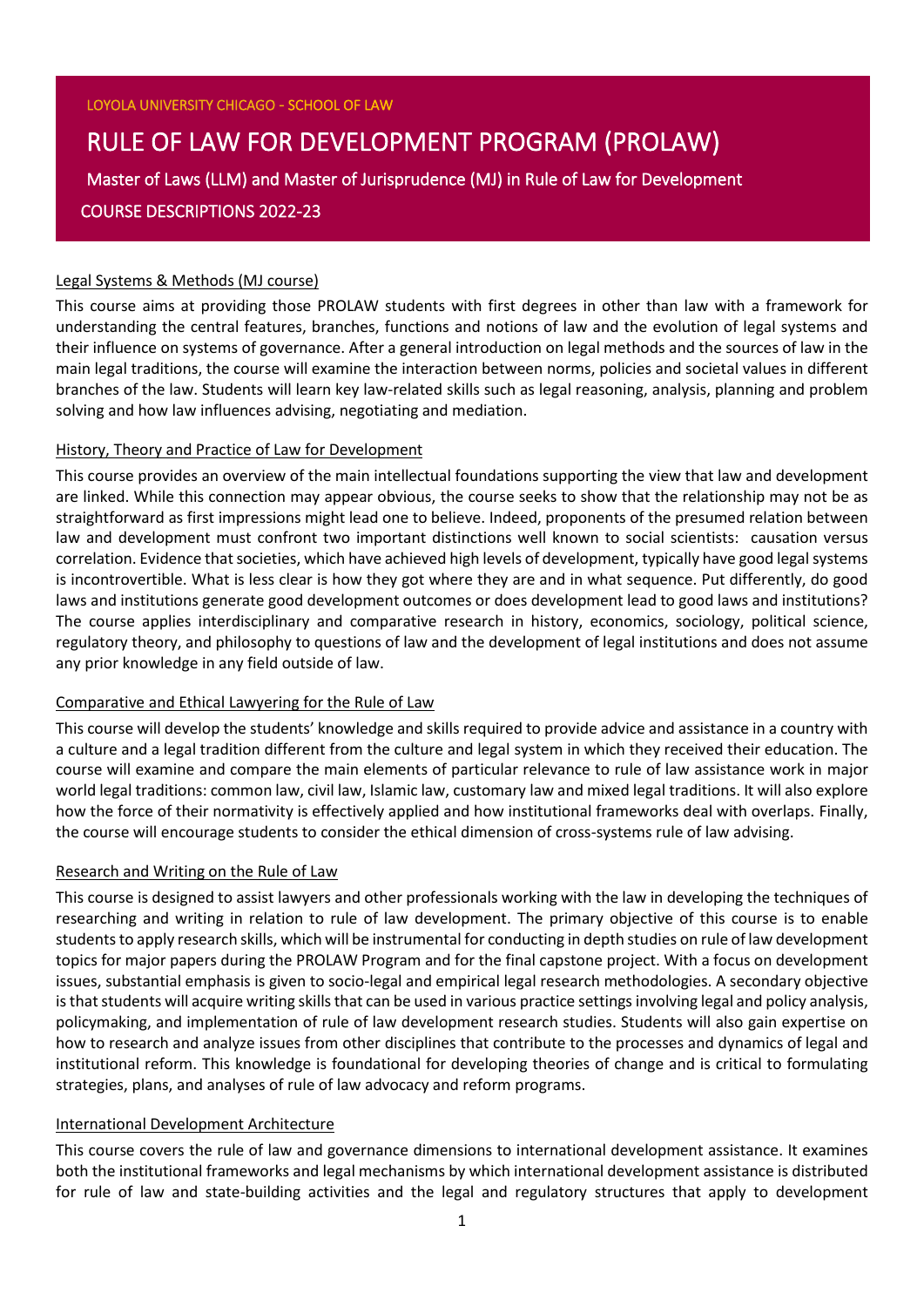#### LOYOLA UNIVERSITY CHICAGO - SCHOOL OF LAW

## RULE OF LAW FOR DEVELOPMENT PROGRAM (PROLAW) Master of Laws (LLM) and Master of Jurisprudence (MJ) in Rule of Law for Development COURSE DESCRIPTIONS 2022-23

assistance. The course begins by considering the reasonsthat donors provide aid generally and forrule of law, followed by the examination of the normative frameworks and standards that shape the manner in which aid is distributed, institutions and actors, mechanisms by which aid is programmed and actual use of aid by recipients. The overall approach begins at the global level and follows the chain of development aid through its various elements down to the national level. A key theme of the course is that the approach to international development assistance is broadening. Historically, financing for development was understood primarily in terms of public sector resources. As a result of a confluence of factors, development institutions have been seeking to gather resources from the private sector to supplement official development aid.

#### Principles of International Economic Law

This course introduces the legal aspects of the modern global economy and covers selected topics in the law governing international business transaction, international trade law, alternative dispute resolution, and international litigation.

#### Theory and Practice of Assessments in Rule of Law Advising

This course will provide students with the knowledge and skills required to undertake assessments, the crucial lynchpin which supports the design of specific policies, legal and regulatory reforms and administrative actions. The course demonstrates how developing a clear understanding of problems facing a society is fundamental to good governance and the rule of law. The course assumes that such understanding can be facilitated through professionally prepared assessments which identify the root causes of problems facing a country in a given area and put forward options for remedial action. Students will learn how to use the rich body of documented experience and guidance available on structuring and preparing assessments by learning how to plan and carry out assessments linked, for instance, to justice sector reform, access to justice, the improvement of the legal framework for investment and sustainable business and the control of human trafficking.

#### Design of Rule of Law Programs and Proposal Preparation

This course will build the understanding and skills of students in project design and the preparation of written proposals related to rule of law assistance, which can be carried out either in the context of an internationally financed assistance arrangement or as a nationally-driven and self-financed initiative. Building on the needs assessments PROLAW course, the course will position project design as it fits into the overall project lifecycle, as well as its relationship with results-based management. The course will allow the student to understand the theory behind and the methods for conducting problem, stakeholder and risk analyses, designing a logical intervention including project objectives, outcomes, outputs and activities, setting a budget, performance indicators, and means of measuring project progress, and applying theory of change and other logical framework tools. In the second half of the course students will out their newly acquired knowledge and skills to use by preparing a full written project proposal. The course will examine donor thinking behind requirements and how to respond to them, examine current thinking concerning the effectiveness of the project approach to rule of law reform and consider the meaning of innovation, such as problem-driven iterative approaches.

#### Rule of Law Project Management

This course will analyze the main principles, tasks and tools commonly used to manage a rule of law project, particularly in comparison to other types of project management. Topics will include the control of the timing of various steps in implementation (start up, work planning, activities, monitoring and evaluation, reporting, and close out), human resource management, stakeholder management, procurement, inventory, and budgeting. The course will also address common challenges including managing a project with weak design or insufficient budget, managing conflicts, dealing with emergencies and mid-course corrections, and the key requirements for successful project